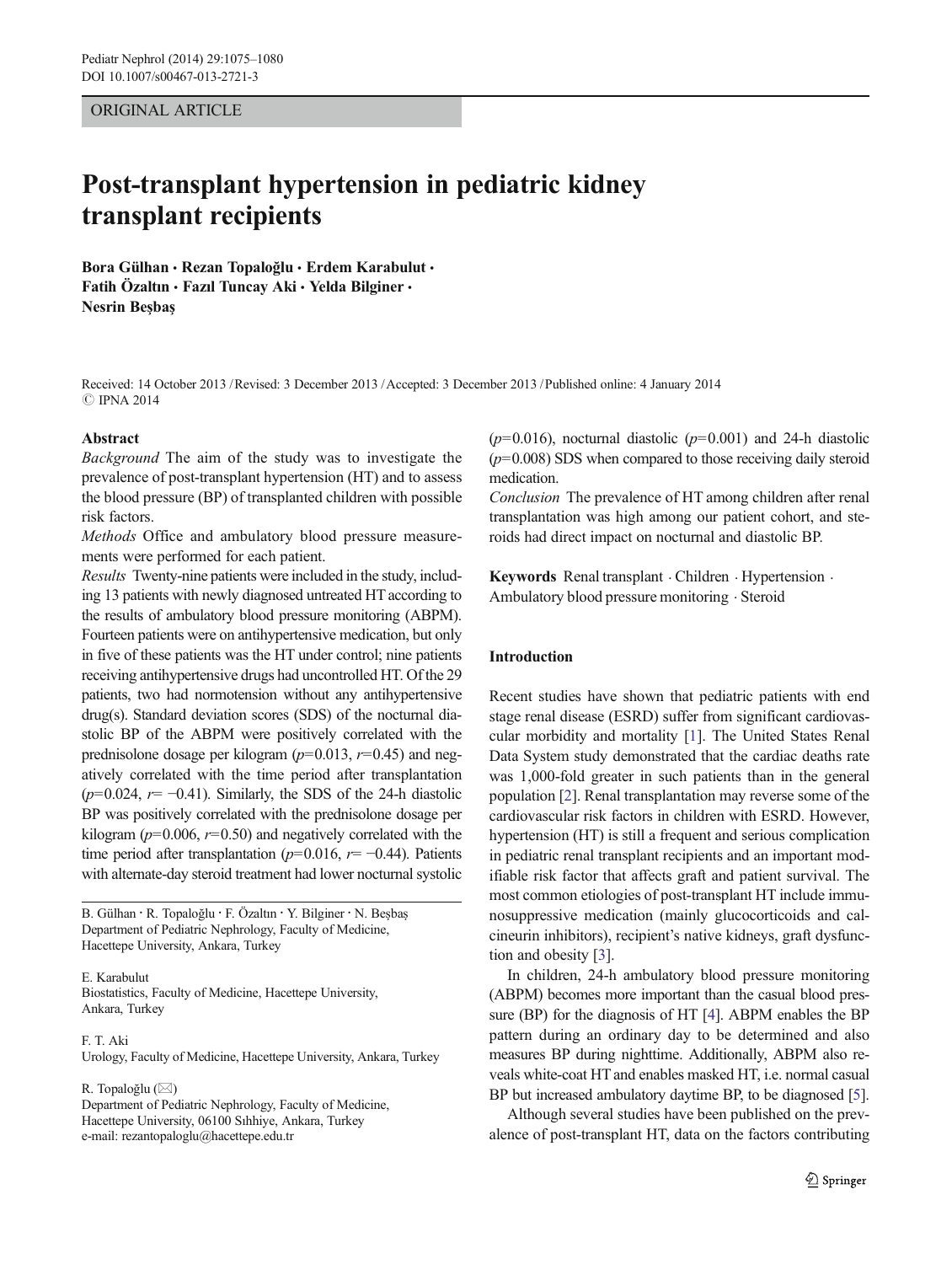to this condition are still scarce. The aim of the study was to investigate the prevalence of posttransplant HT and to assess the BP of transplanted children with possible risk factors.

# Material and methods

#### Patients

The inclusion criteria were age between 4 and 18 years, renal transplant performed at least 3 months prior to the beginning of the study and stable graft function (i.e. absence of an increase in serum creatinine of  $\geq 20$  % during the last 3 months). A total of 32 patients were followed between 2009 and 2012. Three patients were excluded because of history of renal transplantation within 3 months before study initiation; therefore, 29 children who had undergone renal transplant were included in our analysis. During routine visits by the patients, we collected data on age, gender, height, weight, and body mass index (BMI) after obtaining informed consent. Obesity was defined as a BMI of≥95th percentile and overweight as a BMI of between the 85th and 94th percentile for age and gender. The glomerular filtration rate (GFR) was calculated with the 24-h creatinine clearance. Transplant renal artery stenosis was excluded based on the results of Doppler ultrasonography of the transplant artery. Drug doses of daily immunosuppression and blood levels were documented. The study was approved by the ethical committee of Hacettepe University.

#### Office BP measurement

After a routine physical examination, office BP was measured by a physician with the appropriate cuff size on the right arm. All office BP measurements were performed after the patient had rested for 1 h, using an Omron® BP monitor (Omron Corp, Kyoto, Japan). The average of three subsequent measurements was used for analysis. For all patients, the 95th percentile of systolic BP (SBP) and diastolic BP (DBP) was evaluated for gender, age and height; the patient was also checked for HT according to the office BP measurement [[6\]](#page-5-0).

#### Ambulatory blood pressure monitoring

All ambulatory BP measurements were performed on an outpatient basis with the same type of the oscillometric device (90217; Spacelabs Healthcare, Snoqualmie, WA). The appropriate cuff size was determined for each patient, and the cuff was placed on the non-dominant arm. The device was set to provide measurements at 20-min intervals during the day and at 30-min intervals during the night. Patients were informed to keep the arm in a resting position during measurements but otherwise to continue normal daily activities. All patients were

asked to record their daily activities, including sleep and awakening periods. After 24 h of recording, data were obtained using software from Spacelabs Healthcare. At least 40 valid readings were obtained during the 24-h period and included in the study for analysis. Patients who had regular antihypertensive medication continued using these drug(s) during the study.

Results of the ABPM and office measurements were evaluated for each patient, and necessary dietary and drug interventions were performed to better control the ambulatory BP.

## Definitions

Office HT was considered when the patient's SBP and/or DBP was ≥95th percentile for gender, age and height. Ambulatory HT was defined as the SBP and/or DBP at daytime or nighttime, which was the ≥95th percentile of BP for gender and height [[7](#page-5-0)]. HT was regarded either as controlled [defined as normal ambulatory BP measurements of patients on antihypertensive drug(s) which were started before the study either for antiproteinuric or antihypertensive effect] or uncontrolled [defined as ambulatory HT under previous antihypertensive drug(s)] or untreated (defined as ambulatory HT without drugs). Spontaneous normotension was used for the patients who have normal ABPM without any antihypertensive treatment.

The BP standard deviation score (SDS) was calculated for mean SBP and DBP during the daytime and nighttime using the LMS method [\[8](#page-5-0)].

Dipping was defined as an approximately 10 % drop in mean SBP and DBP between daytime and the sleep period. Non-dipping was defined as a decline of <10 %.

#### Data analysis

All statistical analyses were performed using SPSS ver. 15 (SPSS, Chicago, IL). A two-sided  $p$  value of <0.05 was considered to be statistically significant. Descriptive statistics for variables were reported as the mean± standard deviation (SD) values for normally distributed data and as the median and total ranges for skewed data. Spearman's rank correlation coefficients were used to investigate the association of DBP and drug dosages.

#### Results

# Patients

Among the 29 patients, 58.6 % were boys  $(n=17)$  and 41.4 % were girls  $(n=12)$ . The age range of the patients was 4.9– 17.6 years. Mean and median age at the time of the study were  $13.9\pm2.9$  and 14.5 years, respectively. Four patients were underweight (13.8 %). Overweight/obesity was present in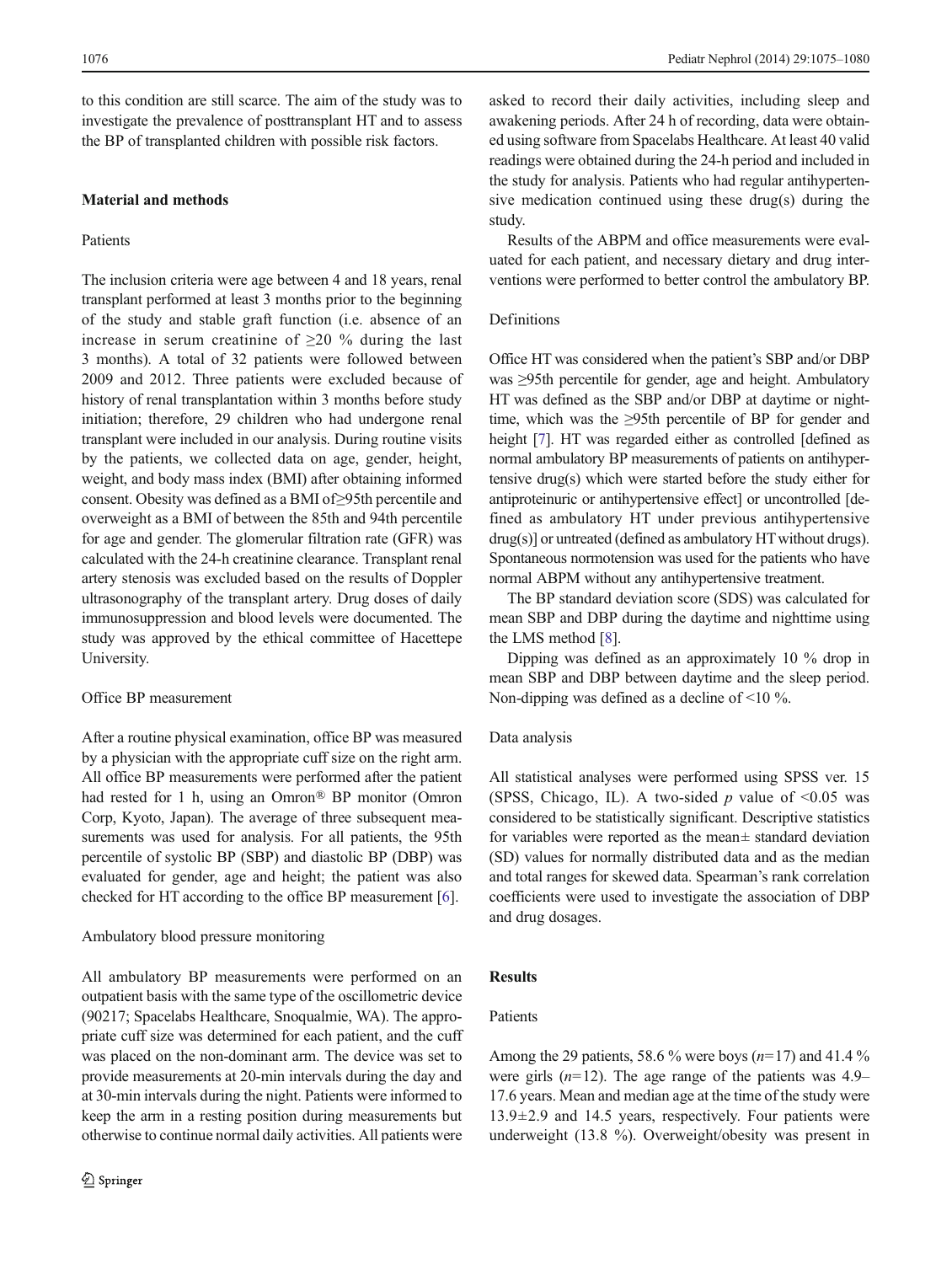ten patients (34.5 %). More than half of the patients  $(n=15, 10)$ 51.7 %) had a normal BMI. The most common primary renal disease was congenital anomaly of the urinary system, such as obstructive uropathy and renal dysplasia. None of the patients experienced recurrence of previous diseases (Table 1).

Previous renal replacement treatment (RRT) was hemodialysis in nine of the patients (31 %), continuous ambulatory peritoneal dialysis in seven of the patients (24.1 %) and concurrent hemodialysis/continuous ambulatory peritoneal dialysis in three patients (10.4 %). Ten patients underwent preemptive transplantation. Mean duration of RRT before transplantation was  $21.6 \pm 18.1$  months. Transplanted kidneys were from living donors in 65.5 %  $(n=19)$  of patients. All patients had their first allografts. None of the patients had a history of native kidney nephrectomy. There was no case of allograft renal artery stenosis. Of the 29 patients, five (17.2 %) had experienced a previous acute rejection episode (Table [2](#page-3-0)). With regards to immunosuppressive regime, 17 patients (58.6 %) were on prednisolone (P)+ mycophenolate mofetil (MMF)/ azathioprine (AZA)+ tacrolimus treatment, seven patients were on P+MMF/AZA+cyclosporine A (CsA) treatment and five patients were on an immunosuppressive regime that included both P and sirolimus/everolimus. All of the patients were either on daily doses  $(n=14)$  or alternate doses of prednisolone ( $n=15$ ). In terms of single immunosuppressive drugs, 25 patients used MMF/mycophenolic acid, 18 patients used tacrolimus, seven patients used CsA, five patients used sirolimus/everolimus and two patients used AZA.

Antihypertensive medication was used by 14 (48.2 %) patients during the study period. Most of the patients  $(n=13,$ 44.8 %) were being treated with angiotensin-converting enzyme inhibitors (ACEi). There was only one patient treated only with calcium channel blocker (CCB), and one patient was taking both ACEi and CCB (combined therapy). The mean number of antihypertensive drugs per treated patients was 1.07 drugs/patient. None of the patients were using  $\alpha$ - or β-blockers for HT. Age, duration of RRT, ABPM or office BP parameters were not different between patients with and without antihypertensive drugs.

Table 1 Etiology of primary renal disease

| Primary renal disease                                                           | $n\left(\frac{0}{0}\right)$ |
|---------------------------------------------------------------------------------|-----------------------------|
| Structural malformation (neurogenic bladder, renal<br>agenesis, VUR, PUV, UPJO) | 14(48.3)                    |
| Cystinosis/nephronophthisis/amiloidosis secondary<br>to FMF, oligomeganephronia | 6(20.7)                     |
| FSGS/RPGN/hereditary nephropathy                                                | 5(17.2)                     |
| Unknown                                                                         | 4(13.8)                     |

VUR, Vesicoureteral reflux; PUV, posterior urethral valve; UPJO, ureteropelvic junction obstruction; FMF, familial Mediterranean fever; FSGS, focal segmental glomerulosclerosis; RPGN, rapidly progressive glomerulonephritis

#### BP measurements

All patients had both office BP measurements and ABP measurements. Mean office SBP and DBP were 114.7± 12.2 and  $76.7 \pm 11.0$  mmHg, respectively. According to the office BP measurements, three patients had systolic HT, two patients had both systolic and diastolic HT and one patient had diastolic HT; the remaining patients had normal office BP measurements. Based on the office BP measurement, six patients (20.6 %) were hypertensive. All of these hypertensive patients also had abnormal BP results with ABPM. Therefore, no white-coat HT was found among the transplanted children.

All patients had adequate ABPM recordings. During the 24-h monitoring period, the mean SBP and DBP of all patients during the day and night were  $119\pm13.8$  and  $73.5\pm11.2$  mmHg, respectively.

Based on our evaluation of the overall ABPM results and antihypertensive medication status of the patients, we identified 13 patients (44.8 %) with newly diagnosed untreated HT according to the ABPM results. There were 14 patients (48.2 %) on antihypertensive medication, of whom five had their HT under control. In contrast, the majority of the patients receiving antihypertensive drugs  $(n=9, 64.2 \%)$  had uncontrolled HT. Only two of the 29 patients had normotension without any antihypertensive drug (Fig. [1\)](#page-3-0). In terms of daytime and/or nighttime, the ABPM revealed HT (untreated and uncontrolled) in 22 of the 29 patients (75.8 %). The ABPM revealed a higher prevalence of HT compared to the office measurements (75.8 vs. 20.6 %, respectively).

During the daytime, seven patients (24.1 %) had systolic and diastolic HT, six patients (20.7 %) had systolic HT and two patients (6.9 %) had diastolic HT; the remaining patients ( $n=14$ , 48.2 %) had normal daytime ABP measurements. The prevalence of daytime HT was 51.7 %  $(n=15)$ . During nighttime, 14 patients (48.3 %) had both systolic and diastolic HT, three patients (10.3 %) had systolic HT and three other patients (10.3 %) had diastolic HT. The prevalence of nocturnal HT was 68.9 %.

In the patient cohort, seven patients (24.1 %) had isolated nocturnal HT and two patients had isolated daytime hypertension. Therefore, 7 % (2/29) had masked HT. Patients with isolated day or nocturnal HT had normal office BP measurements. The remaining patients had HT during both the daytime and nighttime  $(n=11)$ .

The mean percentage for systolic dipping and diastolic dipping was  $7.6\pm5.5$  and  $10.7\pm9.5$  %, respectively. Systolic nondipping and diastolic non-dipping was observed in 16 (55.1 %) and nine (31 %), respectively, of the 29 patients. Systolic or diastolic non-dipping was observed in 19 patients (65.5 %). Inverted systolic dipping was observed in two patients, and inverted diastolic dipping was observed in four patients. One patient had both inverted systolic and diastolic dipping.

The 24-h mean diastolic BP SDS was lower in patients with antihypertensive medication when compared to patients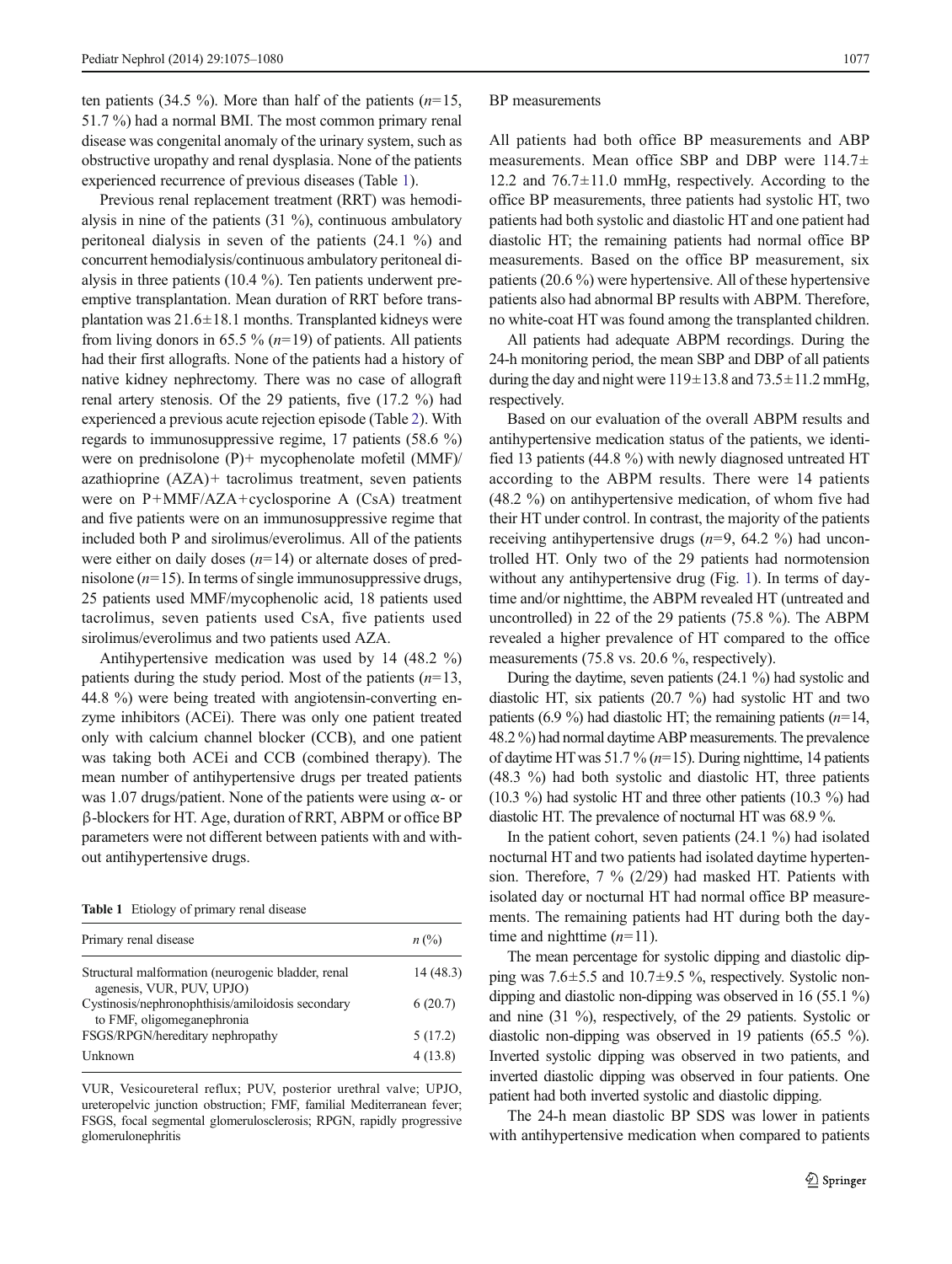<span id="page-3-0"></span>Table 2 Clinical characteristic immunosuppressive therapy an ambulatory blood pressure mea surements in children at the tin of the study

| Clinical characteristics, immunosuppressive therapy<br>and ambulatory blood pressure measurements | Mean <sup>a</sup> | Range          |
|---------------------------------------------------------------------------------------------------|-------------------|----------------|
| Age (years)                                                                                       | $13.9 \pm 2.9$    | $4.9 - 17.6$   |
| Weight (kg)                                                                                       | $43.6 \pm 13.8$   | $20 - 71$      |
| Height (cm)                                                                                       | $144.7 \pm 15.8$  | $103 - 167$    |
| Body mass index $(kg/m2)$                                                                         | $20.4 \pm 4.04$   | $14.3 - 26.7$  |
| Time after transplantation (months)                                                               | $24.6 \pm 22.2$   | $3 - 99$       |
| Duration of renal replacement therapy (months)                                                    | $21.6 \pm 18.1$   | $3.5 - 72$     |
| Prednisolone dose (mg/kg/day)                                                                     | $0.171 \pm 0.125$ | $0.01 - 0.57$  |
| Mycophenolate mofetil dose $(mg/m^2/day)$                                                         | $765.2 \pm 136.4$ | 520.8-1000     |
| Tacrolimus dose (mg/kg/day)                                                                       | $3.1 \pm 1.1$     | $1 - 5$        |
| Tacrolimus through level (mg/ml)                                                                  | $4.3 \pm 1.9$     | $0.6 - 7.3$    |
| Cyclosporine A dose (mg/kg/day)                                                                   | $2.4 \pm 0.5$     | $1.4 - 3.0$    |
| Cyclosporine A level $(2nd hour)$ $(ng/ml)$                                                       | $359.1 \pm 248.6$ | 182.6-849.5    |
| Sirolimus dose (mg/kg/day)                                                                        | $1.9 \pm 0.8$     | $0.9 - 3.0$    |
| Glomerular filtration rate (ml/min/1.73 m <sup>2</sup> )                                          | $83.1 \pm 30.3$   | $34.7 - 171.3$ |
| Serum creatinine level (mg/dl)                                                                    | $0.92 \pm 0.27$   | $0.42 - 1.45$  |
| Daytime systolic blood pressure (SDS)                                                             | $0.32 \pm 1.74$   |                |
| Daytime diastolic blood pessure (SDS)                                                             | $0.63 \pm 2.11$   |                |
| Nocturnal systolic blood pressure (SDS)                                                           | $1.22 \pm 1.33$   |                |
| Nocturnal diastolic blood pressure (SDS)                                                          | $1.79 \pm 1.62$   |                |
| 24-h-systolic blood pressure (SDS)                                                                | $0.54 \pm 1.66$   |                |
| 24-h-diastolic blood pressure (SDS)                                                               | $1.07 \pm 2.06$   |                |

a Mean is given ± standard deviation (SD) unless indicated otherwise

SDS, Standard deviation score

without treatment, and the difference was statistically significant ( $p=0.020$ ). Age, duration of RRT, age of the donor, BMI, P, MMF and CsA dosage and drug levels of CsA and tacrolimus were not statistically different between hypertensive (uncontrolled, untreated) and normotensive (controlled, spontaneous) patients. On the other hand, GFR at the time of the study was not significantly different between normotensive and hypertensive patients  $(p=0.2)$ .

The SDS of the nocturnal diastolic BP of ABPM were positively correlated with the P dosage per kilogram  $(p=0.013,$  $r=0.45$ ) and negatively correlated with the time period after transplantation ( $p=0.024$ ,  $r=-0.41$ ). Similarly, the SDS of the 24-h DBP was positively correlated with the P dosage per kilogram ( $p=0.006$ ,  $r=0.50$ ) and negatively correlated with the time period after transplantation ( $p=0.016$ ,  $r=-0.44$ ) (Fig. [2a, b\)](#page-4-0). In addition, patients with alternate-day steroid treatment had lower nocturnal systolic  $(p=0.016)$ , nocturnal diastolic  $(p=0.001)$  and 24-h-diastolic  $(p=0.008)$  SDS when compared to those receiving daily steroid medication. Daytime systolic, diastolic and 24-h-systolic SDS were not different between patients on alternate-day and daily steroid treatment.

# Discussion

The prevalence of post-transplant HT in the pediatric age group is known to be relatively high, ranging from 47 to 82 % [\[5,](#page-5-0) [9](#page-5-0)–[13](#page-5-0)]. In our cross-sectional study, the ABP measurements confirmed that 75.8 % of the post-transplant patients had HT despite the use of antihypertensive drugs by 48 % of the children. Moreover, based on the use of antihypertensive drugs in the definition of HT, the total prevalence of HT was 93 % (27/29). ABPM is reported to be a better tool for the diagnosis of post-transplant HT than office blood mea-surements [[14,](#page-5-0) [15\]](#page-5-0) and should be routinely performed at regular intervals [[16\]](#page-5-0). The validity of this recommendation is confirmed once again in our study. In our patient group, the



Fig. 1 Patient numbers and the ambulatory blood pressure monitoring results of the whole cohort. HT Hypertension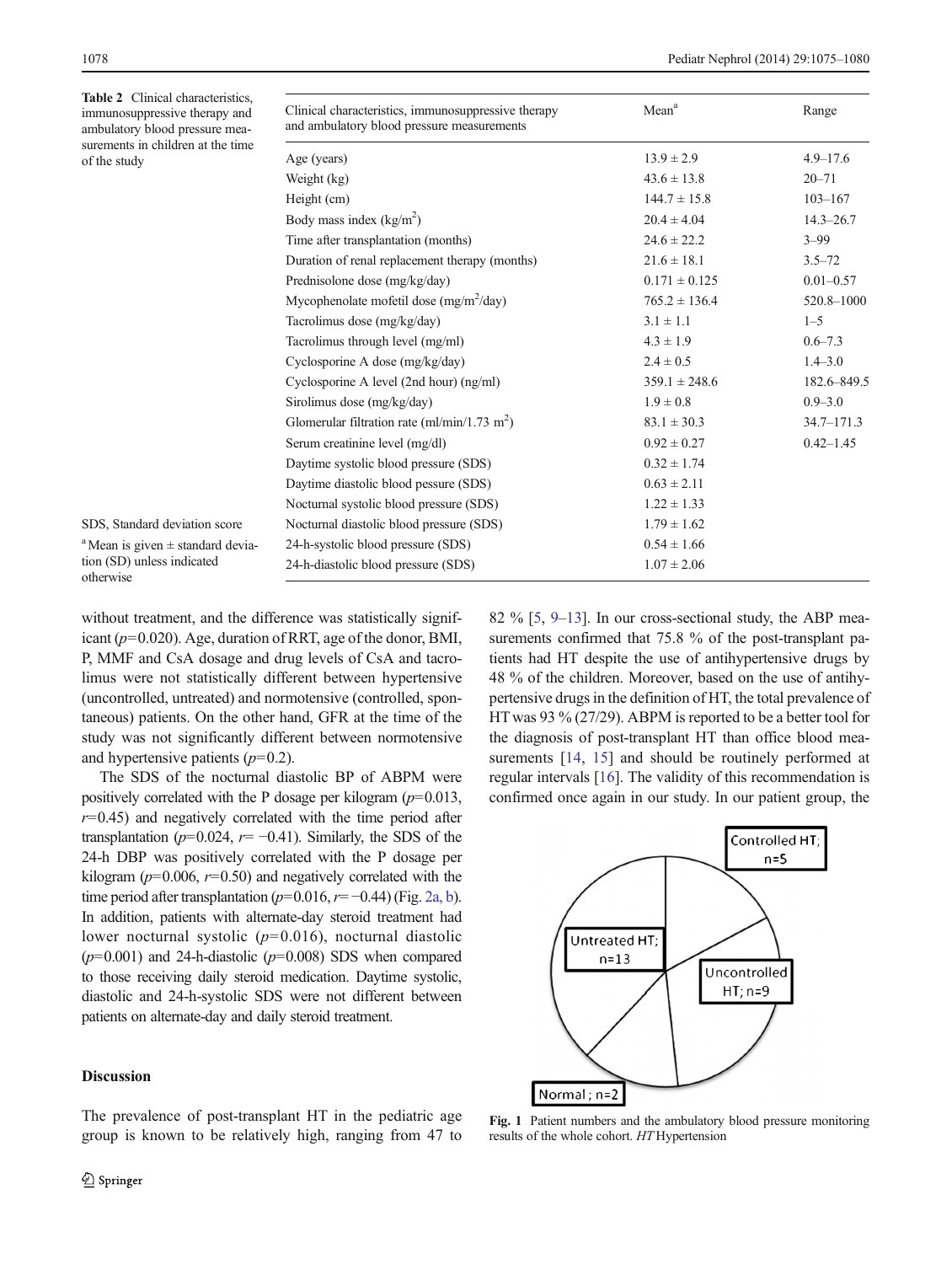<span id="page-4-0"></span>

Fig. 2 a, b Correlations of standard deviation scores (SDS) of nocturnal diastolic blood pressure  $(BP)$  (a) and 24-h diastolic BP (b) with prednisolone dose (mg/kg)

office BP measurement only diagnosed 20.6 % of the patients as hypertensive. Since these patients also had abnormal ABPM results, this revealed that none of our patients had white-coat HT. Detection of masked HT and isolated nocturnal HT in renal transplant recipients is very important because masked HT is associated with a higher left ventricular mass, and improvement of the BP in this group of patients would increase graft survival [[17,](#page-5-0) [18](#page-5-0)]. In our patient cohort, the majority of the patients had masked and isolated nocturnal HT. This also indicates the superiority of ABPM in the followup of renal transplant recipients.

Another finding of some studies related with HT in kidney transplant recipients has been the absence of isolated daytime HT in these patients. This means when a patient is hypertensive after transplantation, it is either isolated nocturnal HT or combined with daytime HT [\[10,](#page-5-0) [19\]](#page-5-0); whereas, in our study there were only two patients with isolated daytime HT.

Another important aspect is the efficacy of antihypertensive drugs. In other series from different centers, the control rate of HT with medication was 45–58 % [\[20](#page-5-0)–[22\]](#page-5-0). Although, nearly half of the patients were on antihypertensive treatment, in our study, in only 36 % of the patients receiving antihypertensive drugs was the HT under control, leading to the suggestion that while most of the patients were correctly diagnosed as hypertensive, they required more than one drug or higher doses. Many different factors, such as immunosuppressive drugs (steroids, CsA, tacrolimus), graft dysfunction, renal graft artery stenosis, post-transplant weight gain and genetic factors contribute to the development of post-transplant HT.

Among these factors, the role of immunosuppressive medication is well known. Sodium retention, increase in cardiac output and renal vascular resistance are the main pathophysiological mechanisms [\[3](#page-5-0)]. In the study of Sarwal et al. [[23\]](#page-5-0), patients with steroid-free immunosuppression had improved HT. In another study, patients with alternate-dose steroid treatment showed a significantly lower prevalence of HT when compared to patients with daily steroid medication [\[20](#page-5-0)]. In our study, the prevalence of HT in patients using alternate-dose steroids and daily steroids did not differ. However, patients on alternate-dose steroid had lower SDS in terms of nocturnal systolic, diastolic and 24-h-diastolic BP obtained from the ABPM. Furthermore, the SDS of 24-h DBP was negatively correlated with the duration after renal transplantation. This finding can be explained by the usage of high-dose steroids in the early phase of renal transplantation before the dose was lowered. possibly indicating that alternate-day steroid and/or steroid-free immunosuppression are possible treatment strategies for post-transplant HT.

Attenuation of dipping in renal transplant recipients is another common finding. The average frequency of abnormal systolic dipping has been reported to be almost 78 % [[24](#page-5-0)], and mean nocturnal dipping has been reported to range from 3.2 and 6  $\%$  for SBP and between 8.7  $\%$  and 13  $\%$  for DBP [\[5](#page-5-0), [9,](#page-5-0) [24,](#page-5-0) [25](#page-5-0)]. The rate of systolic dipping of our patients was higher than has previously been reported.

In conclusion, our results suggest that HT is an important problem in kidney transplant recipients. After renal transplantation, follow-up with ABPM is of utmost importance because